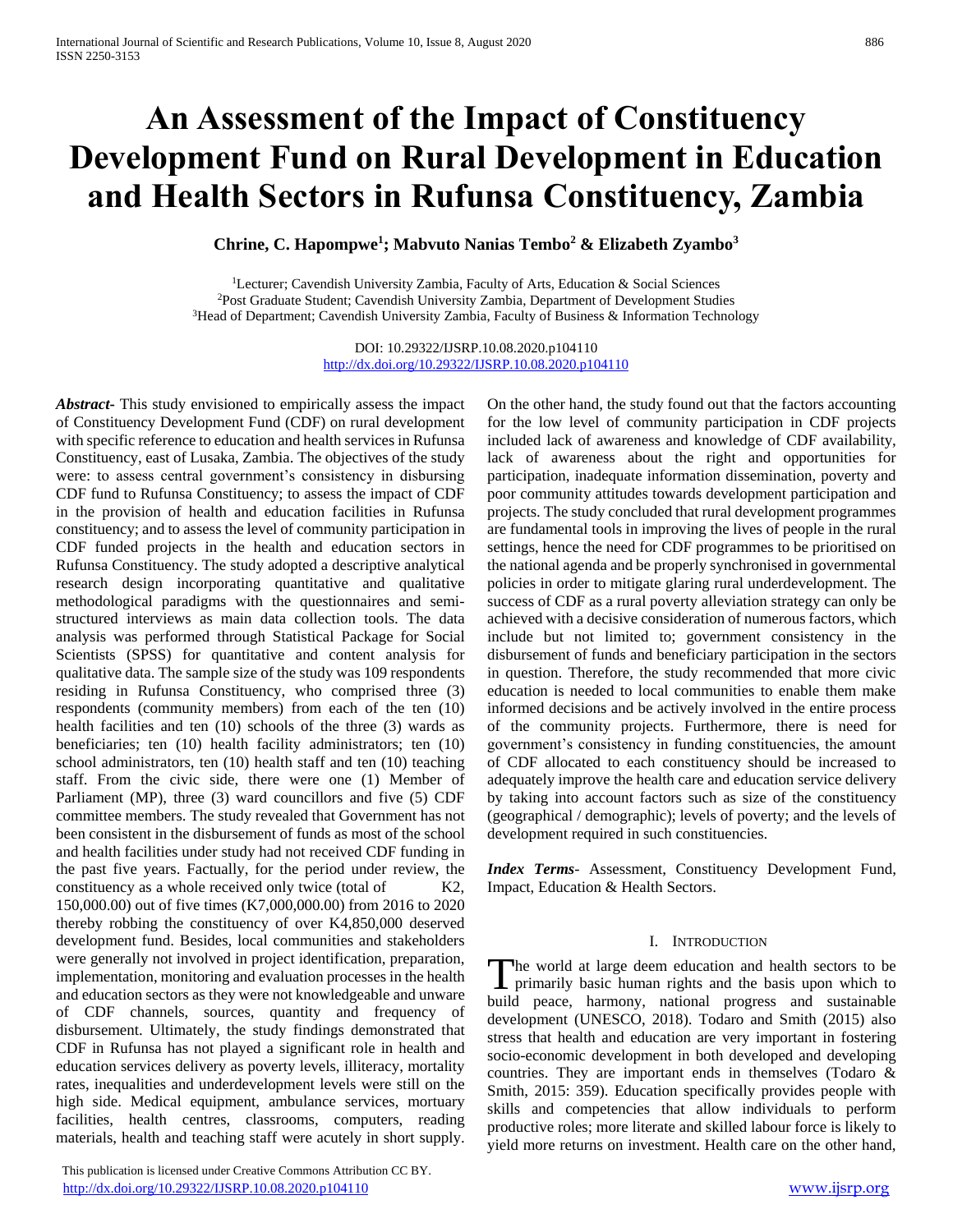makes the people sound both in mind and body as they undertake what education provides. Thus both health and education promote social development and have strong links to poverty reduction especially in rural settings (Todaro, 2011: 359, UNESCO, 1997). United Nations Economic and Social Council (UNESC) further illustrates that development in general aims at changing social structures, popular attitudes, and national institutions; the acceleration of economic growth, reduction of inequality as well as the eradication of poverty (UNESC, 2018). This profound conception is equally posited and heralded by the Southern Africa Development Community (SADC) – a regional body to which Zambia subscribes. However, poverty and underdevelopment in most less developed countries have remained to be the major resounding threats to the effective and efficacious operationalization of these two social-based sectors despite their significance. Poverty is multidimensional and includes factors other than income (factors like education, health, politics, and society, vulnerability which ultimately lead to poverty). While poverty affects people in different ways, for sustainable development to be present, on the other hand, it requires meeting people's basic needs and fulfilling any opportunity of every aspiration for a better life especially for the rural people (Olinto & Uematsu, 2010).

 In the light of the foregoing and in order to address the question of rural development and rural poverty, African countries have continuously emphasized on the role of health and education as a means to social and economic development. For rural development to meet sustainable development, it requires special resources and institutions such as health and educational facilities that will fulfil people's aspirations for a better life. In the process of making these institutions present and functional, rural people have to be involved in the development of their respective communities (Pellissery, 2012: 222-225) for the sustainability thereof. In actualising this brilliant vision, Zambia's National Assembly in 1995, made a historic decision to make mandatory the allocation of funds to respective constituencies represented by members of parliament as a model of ensuring decentralised development from the lowest unit of society (GRZ 2006b:1). This annualised funding came to be termed as Constituency Development Fund (CDF) created through an act of parliament in 1995 (GRZ 2006b: 1). The rationale behind this initiative was to provide members of parliament and their constituent communities with the opportunity to make choices and implement projects that maximize their welfare especially in the areas of health and education. This fund was established mainly to assist fight poverty through the implementation of development projects at the local level and particularly those that provide basic needs such as healthcare, education, water, agricultural services, security and electricity (GRZ 2006: 2), among others.

 Against this background, this concept paper was purposed to investigate the extent to which the CDF sent to these constituencies meet the stated blue prints with Rufunsa District as an epicentre of the study.

#### *1.1. Problem Statement*

 Health and education still remain pertinent to the socioeconomic development of any community especially rural communities (Todaro, 2011: 359). In 1995, the Government of Zambia introduced Constituency Development Fund (CDF) as a

 This publication is licensed under Creative Commons Attribution CC BY. <http://dx.doi.org/10.29322/IJSRP.10.08.2020.p104110> [www.ijsrp.org](http://ijsrp.org/)

tool to initiate projects in different sectors aimed at reducing poverty levels as well as improving rural lives (MoLGH, 2006). This endeavour of improving efficiency and utilization in health and education facilities and service delivery was to be carried out in partnership with faith-based organisations and Non-Governmental Organisations like the UNISAFE, Churches Health Association of Zambia, World Vision amongst many others which are supporting health and education service delivery in the constituency with over 51,000 human population. In the health sector, part of CDF is intended to help in building health centres or posts, maternity wards, mortuaries, mothers' shelters among others while in the education sector CDF is expected to help make accessible and available educational infrastructure like physical educational facilities, sanitation blocks, science and computer laboratories, classroom blocks and classrooms as well as libraries. Although such infrastructure and facilities aforesaid are said to have been constructed or put in place, anecdotal evidence indicate that they have not all been funded by CDF and that the improvements (if any) in the lives of people cannot be attributed to CDF. Over and above, the number of health and educational facilities available are far less than the demand of the population as beneficiaries despite the annualised disbursements of the fund for such community-based developmental projects. Since the enactment of the CDF fund in 2005, no systematic and organised studies have been done to thoroughly investigate the phenomena in the subject matter area to which relevance this empirical study will be.

# **1.2. Study Objectives**

- (i) To assess central government's consistency in disbursing CDF to Rufunsa constituency and the challenges inherent in its application.
- (ii) To assess the level of community participation in CDF funded projects in the health and education sectors in Rufunsa Constituency.
- (iii) To assess the impact of CDF in the provision of health and education facilities in Rufunsa constituency.

#### II. THEORETICAL REVIEW OF LITERATURE

#### **2.1. Rationale for Constituency Development Fund (CDF)**

 Zambia has 156 constituencies dotted country-wide and each represented by a Member of Parliament elected every after five years. In 1995, the Constituency Development Fund (CDF) was initiated in **Zambia** with the purpose to provide local authorities with discretionary **funds** whose utilisation was solely for the provision of social services such as education, health, water and sanitation, agricultural services and other ancillary benefits to the community. As this fund was envisioned to be purely for community service, its utilisation was expected to occur within a socially inclusive participatory framework to all community members. Against this background and in a hope to consolidate the fund's rationale, the Government of the Republic of Zambia through the National Assembly enacted an act of Parliament on 23<sup>rd</sup> December 2018 which would guide the disbursement, management and utilization of the fund. **Act No. 11 of 2018** of the Laws of Zambia states: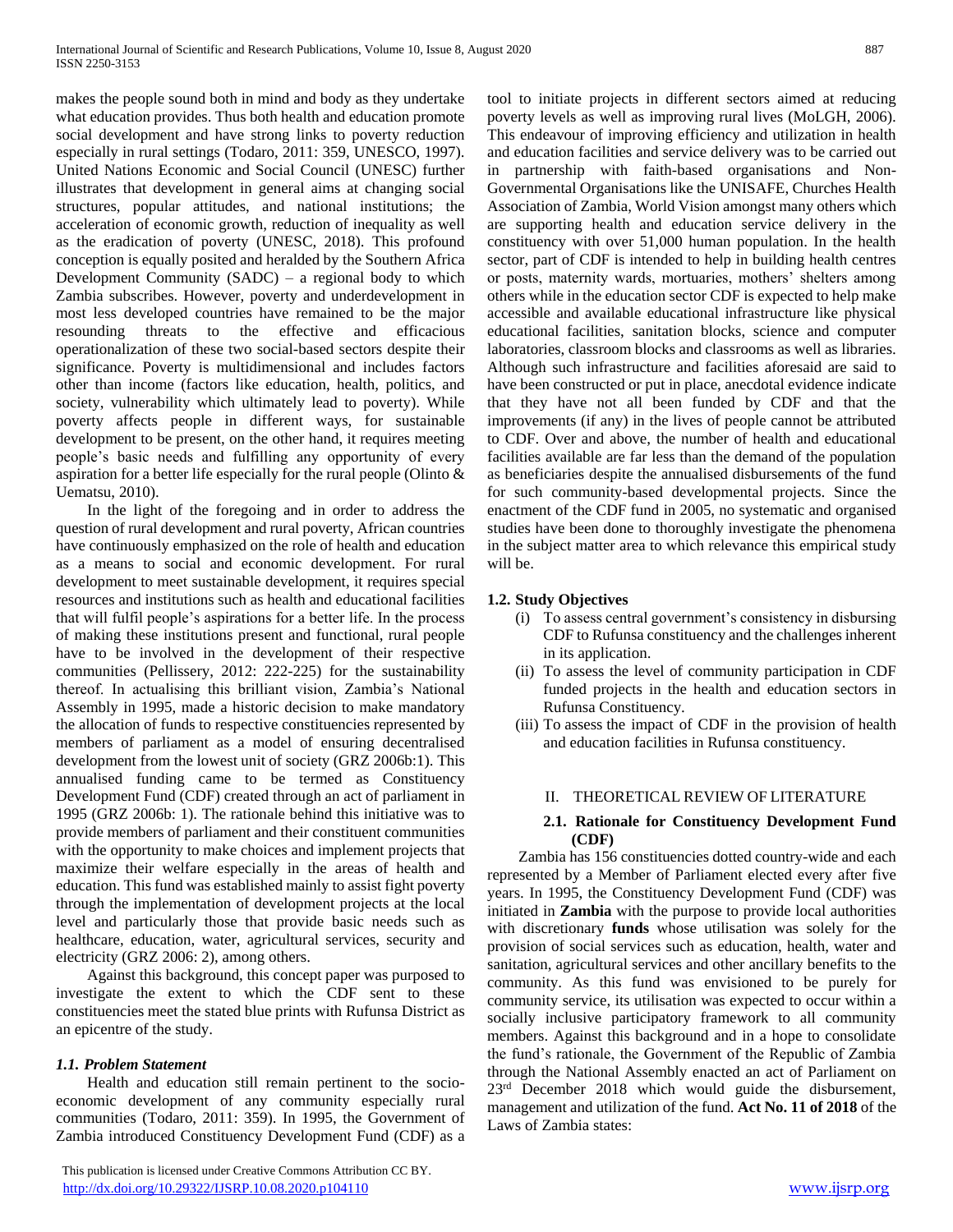*"An Act to provide for the management, disbursement, utilisation and accountability of the Constituency Development Fund established under the Constitution; establish Constituency Development Fund Committees in constituencies and provide for their composition and functions; and provide for matters connected with, or incidental to, the foregoing."* 

 By this act of Parliament, it became categorical that the constituency development was national and legal matter which required adherence and compliance by officers in –charge to public finance management ethos in funds utilization. Kaduuli (2008) affirms the importance of CDF, "CDF was introduced within Zambia's wider decentralization drive as a public fund to finance development projects at the constituency level through elected Members of Parliament". Therefore, the fund is designed to actively engage the local citizens on their priority needs. It is in this vein that the fund holds strong opportunities in poverty reduction and national development if well managed. These projects have a great influence in the quality of life of rural people especially where poverty is over 70% and they include education and health as priority amongst others.

 CDF is an increasingly central fund in national development and plays a key role in rural development as it is situated within the local government framework and was set up by the government to mitigate poverty and harmonize the spread of development throughout the country. According to Chileshe (2011), CDF is one of the most significant transfers disbursed annually to the 156 constituencies. In 2006, the budgetary allocation for CDF was approximately US\$ 13,000 per constituency and had risen to approximately US\$ 200,000 per constituency in 2012 (National Assembly of Zambia, 2012). Since 1995, all the constituencies in Zambia have been eligible to receive the CDF funds (Ministry of Local Government and Housing, 2006).

#### **2.2. Rufunsa District**

 Rufunsa is one of the newest districts in Lusaka Province which was declared by President Michael Chilufya in 2012. It is located in the eastern side of the province and is largely a rural district. The district has 24 public health facilities ranging from the health centres to the sickbay. In terms of education, the district has 11 primary schools and 3 secondary schools. Politically, the constituency has three wards, namely: Mwachilele, Nyangwenya and Bunda Bunda, each headed by a Councillor with 1 Member of Parliament as head of Council. For development purposes and pursuant to the Act No. 11 of 2018, the constituency has a 5 CDF committee members to co-ordinate development projects with the communities. However, it must be noted that Rufunsa constituency has no district hospital. Over and above, the district as a whole has over 51,000 people as population (CSO, 2010).

 The foregoing demographic analysis of the health and school infrastructural statistics relative to available infrastructural space clearly demonstrates an already troubled situation in terms of education and health service delivery and requires liberation by way of infrastructure and other essential resources to match the growing demand.

# **2.3. Constituency Development Fund and National Development**

 CDF is meant to socio economically develop societies or the nation as a whole. Apart from the objective of poverty reduction, CDF is also aimed at enhancing people's participation in decision making processes, promoting good governance, promoting transparency and accountability (Francis et al. 2009: 11). In this framework, Members of Parliament (MPs) and local governments are assumed to be the primary agencies of providing social services to communities. Nonetheless, forms of CDF differ in terms of the amount, allocation principles and utilization. CDF is meant to respond to immediate, short-term community development needs and ensure that rural development spreads evenly throughout the country. However, unlike other development funds that filter from the central government through larger administrative organs and bureaucracies; funds under CDF program go directly to the local communities (NAZ, 1994: 1053). This gives local people the opportunity to participate in establishing local projects like health and educational programs which are perceived as the main challenge facing the rural local communities (Kimenyi, 2005).

 In the recent past, Zambia made education and health services 'free' in order to bring them as closer to the families as possible and thus meeting the health and education needs of the Zambian people. Despite all these efforts made by the ministry of health and education, the health and education sectors have continued to face several challenges and constraints in terms of equity, accessibility, affordability, efficiency and effectiveness. Notably, rural communities and poor urban households have continued to have lesser accessibility and availability of quality health and education facilities and services. This is confirmed by the fact that people have to cover long distances in order to access health and education facilities or services. Other than the above, they also experience a lack of medicines, and high costs of living.

 Nonetheless, this set of accessibility, availability and affordability constraints cause the poor communities especially in rural areas not to utilize these health and education facilities and services (Owino, 1997). Therefore, there is need for deeper understanding in terms of the impact CDF has played in the health and education sector to foster rural development as there is often misuse of resources allocated to the running of these funded projects because of lack of accountability, transparency, efficient financial supervision and participation by the target communities (Theil *et al*. 2007). This lack of accountability and transparency eventually paralyzes projects' facilities and service delivery. The Vice President of the Republic of Zambia, Ms Inonge Wina, confirms to the above, as she bitterly complained about the misuse and lack of monitoring of constituency development funds, which has contributed to poor workmanship (Zambia Daily Mail, 2016). It is with this background that the study seeks to investigate the impact of CDF on health and education sector in fostering rural development in Rufunsa Constituency between the years 2014- 2019. The paper also investigates the extent to which these services are available and accessible by rural people at the community level through these members' participation.

 Educational institutions are mandated to use education as a tool for social transformation. The success of a school is measured by the quality of input factors and the students it produces. The success of any educational institution is measured by the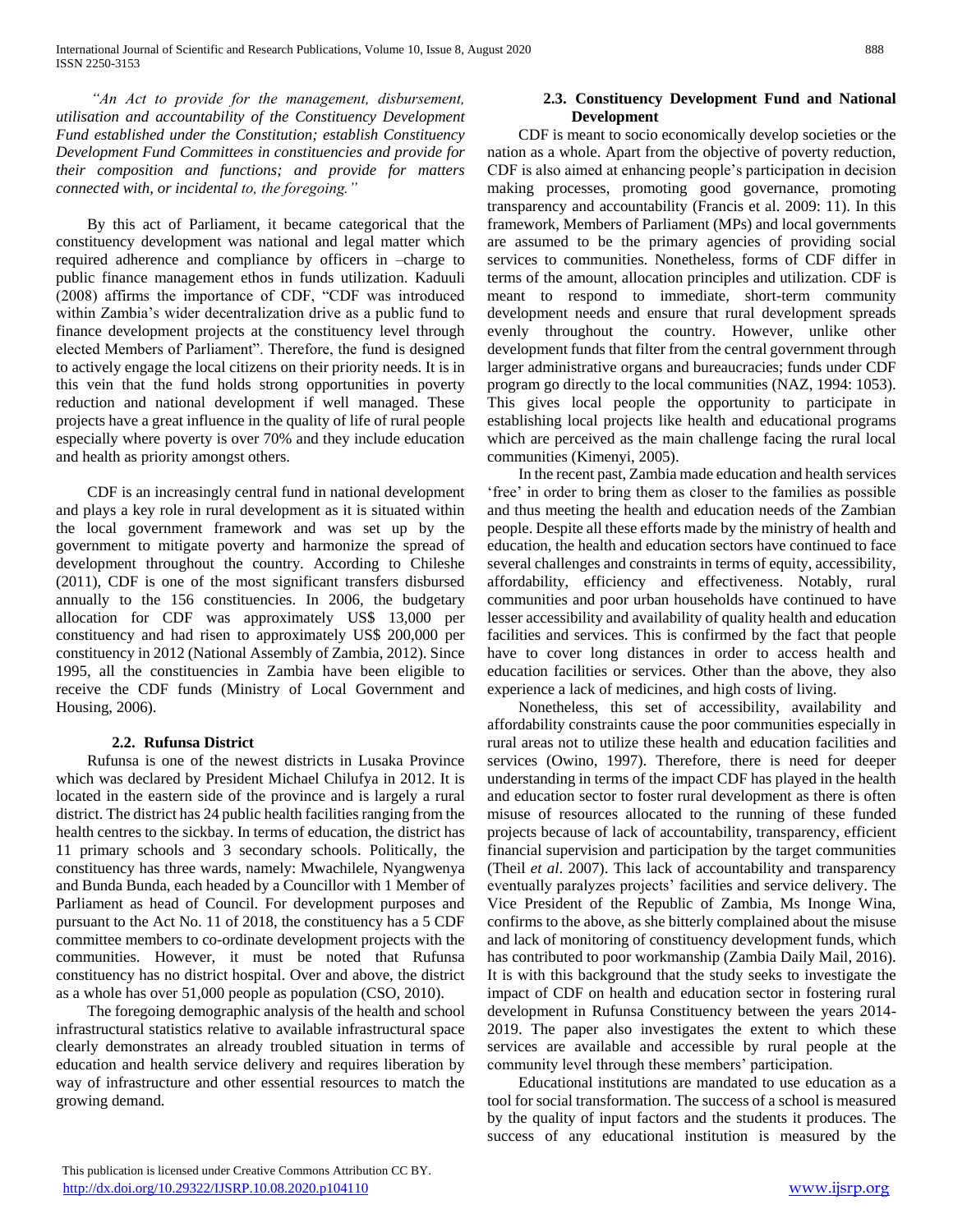performance of its students in both academic and non-academic tests and this is a product of available infrastructure. Quality education is the hallmark of the MoGE in Zambia and resonating with and aligned to these philosophical / pedagogical conceptions, the vision of the Ministry of General Education (MoGE) is to provide, "*Quality, Lifelong Education for all which is Accessible, Inclusive and Relevant to an Individual, National and Global Value Systems*" (MoGE, 2019). Motifs of equity, accessibility, quality, relevance, inclusivity, lifelong learning, therefore, must be the guiding principles in developing any education system, platform, curriculum, intervention or philosophy in order to sustain these fundamental blue prints for human and national development. On the other hand, the none availability of proper healthcare systems impair any meaningful progress in the education sector.

# **2.4. The Concept of Rural Development**

 Rural development, has no universally accepted definition. The term is used in different ways in vastly divergent contexts. It connotes overall development of rural areas with a view to improve the rural quality of life. In short, rural development deals with multi-sectorial issues such as infrastructure, health care, hygiene, education, environment, water and sanitation, food security, governance as well as local income generation. Thus, rural development is a process that aims at improving the standard of living of the people living in the rural areas (Ogao, 2018).

 With the result that rural development has the provision of social institutions such as education and health that could provide the catalyst to transform the rural areas, rural development may also be seen as an ideology and a practice because in essence it may imply a broad re-organization and mobilization of rural masses in order to enhance their capacity to improve their lives and with changes consequent upon this. Hitherto, rural development aims at improving the livelihoods by implementing comprehensive development projects, programmes of strategies for rural areas where a majority of people in poverty live. Rural development can also contribute to reduce poverty in urban areas by reducing excessive population influxes from rural areas.

 According to the World Bank (2001a) in their paper *Rural Development Strategy,* there is an attestation that rural development must be clearly designed to increase rural production. Thus, there should be improved food supplies and nutrition, together with basic facilities and services, such as health and education. Subsequently, this not only directly improves the physical quality of life of the rural poor, but can also indirectly enhance their productivity and their ability to contribute to the national economy. Therefore, in this study, rural development ensures that social inputs and welfare facilities and services are developed using constituency development funds; these include physical inputs (such as the provision of feeder roads, safe water and rural electrification), social inputs (namely health and educational facilities and service) and institutional inputs such as credit facilities, agricultural research facilities, rural expansion services among others.

#### **2.5. Legal Framework, Management and Utilization of CDF**

 The 2018 *Constituency Development Fund Act No. 11 (2018)* provides the framework on the Principles of management, disbursement and utilisation of CDF Fund. Act 11 goes further to explain the roles and duties of Minister/s relating to Fund,

 This publication is licensed under Creative Commons Attribution CC BY. <http://dx.doi.org/10.29322/IJSRP.10.08.2020.p104110> [www.ijsrp.org](http://ijsrp.org/)

Constituency Development Fund Committee, Functions of Committee, and the approval of the project. The CDF Fund shall be disbursed under the direction of Constituency Development Fund Committee constituted as per *part II* of the Act. The CDF Fund consists of monies appropriated by Parliament for the purposes of the Fund. The monies received by way of grants, fees, council contributions or donations should be used for purposes of the Fund specifically intended for funding projects.

 All *unutilised funds* shall remain in the constituency account by the local authority and investments shall not be permitted elsewhere, except for funds meant for a project that is cancelled or discontinued. The Act further provides for the formation procedure and the operational structures to oversee the implementation of the fund. The Act also provides for how the CDF projects shall be identified, the number and type of projects to be funded.

 And finally, Act 11(2018) *Part IV* extrapolates the penalties of the Fund misuse by stating that, any person who misappropriates funds or assets from the constituency, or assists or causes any person to misappropriate or apply the funds otherwise than in the manner provided in this Act, commits an offence and is liable, on conviction, to a fine not exceeding five hundred thousand penalty units or to imprisonment for a term not exceeding five years, or to both.

 This law provides some greater degree of protection of the fund against embezzlement by disgruntled persons in the course of duty and is also instructive on the need for community participation with regard to activities of the fund.

# **2.6. Theoretical Underpinning**

 This study was guided by sustainable rural development theory that is hinged on two models or approaches. The two models are *Rural Endogenous Development approach* (IAMO, 2007; Hobo, 1996) and *Participatory Development approach* (JICA, 2004:179). These two models opine that sustainable rural development has four development objectives that need to be put in perspective for improving rural lives. These objectives being (JICA, 2004:180):

- o Improvement of economic capabilities of rural people i.e. agricultural income improvement, non-agricultural income improvement, improvement of industries and development of infrastructures.
- Improvement of human capabilities, which entails general health improvement and development of educational standards.
- o Improvement of protective capabilities of rural environment, which is conservation of natural environment and natural disaster prevention measures.
- Improvement of political capabilities; which encompasses the improvement of general political capabilities. This implies decentralization and improvement of policy-making capabilities leading to rural community participation in projects that foster rural development.

 The foregoing theoretical tenets are of paramount importance in pursuing socio economic development especially in less developed countries where majority people live below the poverty datum line. There is need to re-organize and re-orient the development process in order to guarantee decency, dignity and self-esteem to many rural dwellers as per the prescriptions of these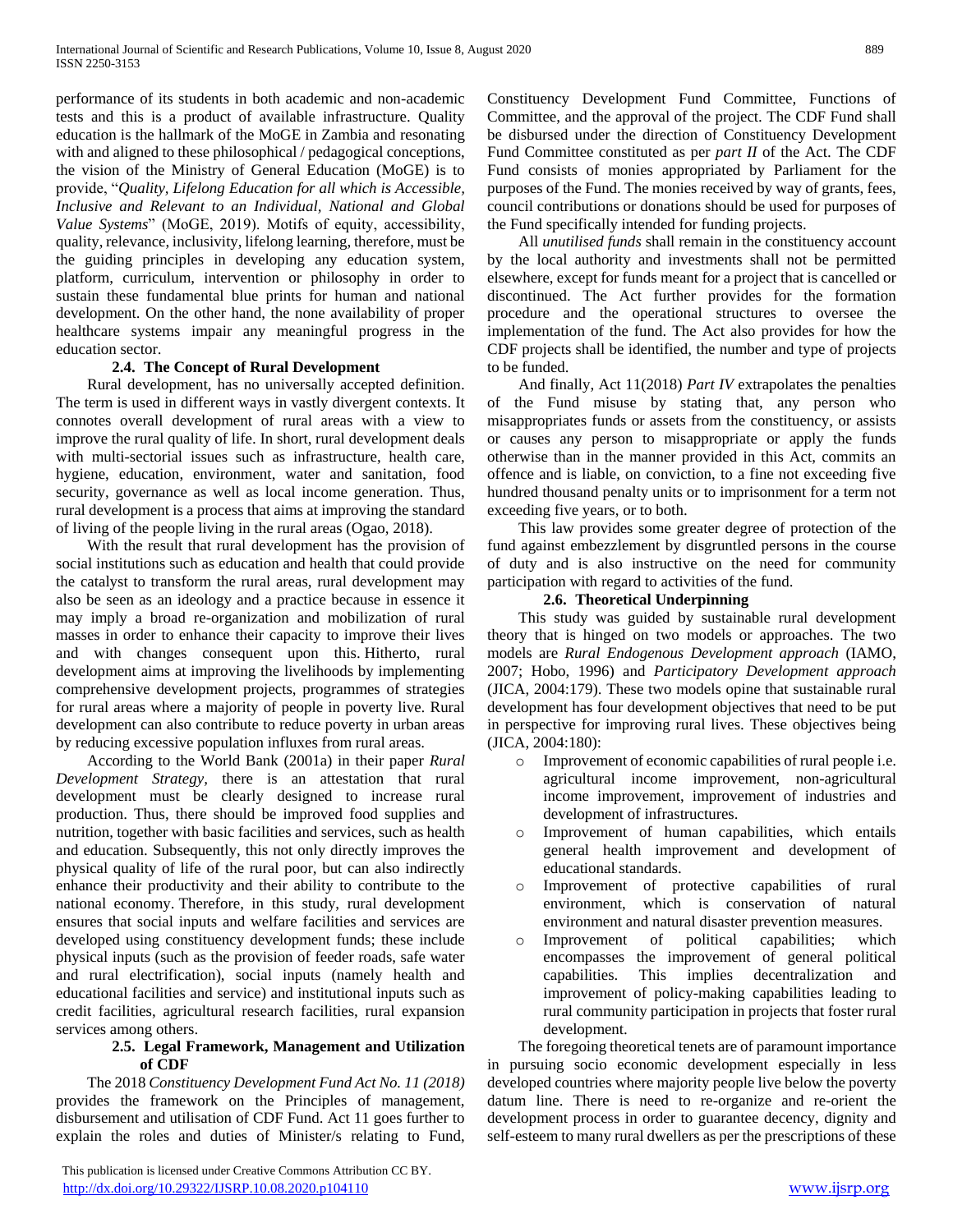two models. There is no doubt that the development of the rural areas would also spread to the whole country. For the Zambian set up, the transformed and industrialised agricultural sector hold greater potential for this trajectory if properly invested into and incentivised.

# **2.7. Conceptual Framework**

 A conceptual framework refers a researcher's perception of the relationship between variables in the study and shows the

Independent Variables

relationship graphically or diagrammatically (Mugenda and Mugenda 2003). The conceptual framework of this study is illustrated in **Figure 1** below showing the relationship between various variables related to success in poverty alleviation in rural areas, and how sustainable Heath and education have been impacted after the initiation of CDF in Rufunsa constituency.





 Among the facilities CDF can help in providing in the education sector can be classroom block/s, science laboratories, water and sanitation, libraries, computers, electricity connection,

school land and transport. In the health sector, CDF can help in

providing ambulance services, drugs, health equipment and infrastructure. This can only be attained if there is consistent disbursement and correct application of the fund; community awareness and knowledge; beneficiary involvement; effective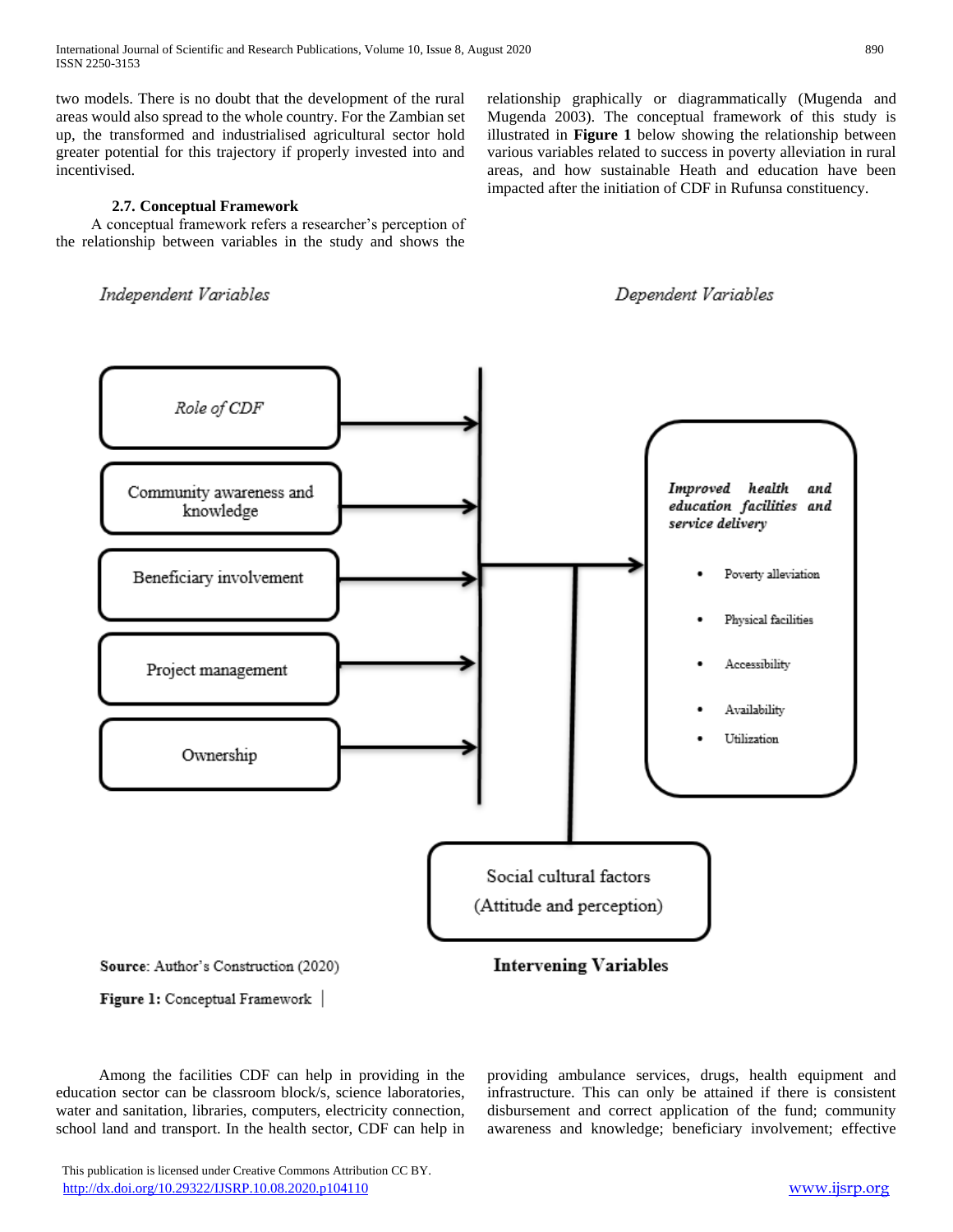project management, and project ownership by the beneficiaries. These independent variables affect the dependent variable, which are improved health and education facilities thereby leading to poverty reduction, accessibility and availability of improved service delivery and quality of life. However, better and improved delivery of education and health facilities could also be affected by other factors like political interference from area leaders, community attitude / perception, socio cultural factors like early pregnancy which could lead to school dropout and health status of learners among others. These are captured as intervening variables.

 Thus in summation, it is worth noting that, several rural development programs have failed to achieve their desired impact, goals and objectives due to poor organization and implementation strategies. Accordingly, relevant field methodologies that call for effective management of CDF funds especially in the health and education sectors have been inadequate in allowing maximum availability, accessibility and utilization of local rural resources (Kerote, 2007). Kerote further confirms that the CDF committees in rural constituencies do not fully understand vital components of project identification, management, implementation, monitoring and evaluation (Banda, 2019).

#### III. METHODOLOGY

 The study adopted a descriptive analytical research design incorporating quantitative and qualitative methodological paradigms with the questionnaires and semi-structured interviews as main data collection tools. The target population is the totality of all the individual people or objects that possess the characteristics or qualities that are of interest to the researcher (Liu *et al.*, 2014). This study targeted health and education institutions in Rufunsa Constituency. In the health sector, the target comprised all the twenty-four (24) public health facilities ranging from the health centres to the sickbay as beneficiaries of the CDF and the twenty-four (24) health facility administrators while in education the study targeted eleven (11) primary and 3 secondary schools with their fourteen (14) head teachers, which are found in the three wards. The study also targeted one (1) Member of Parliament, three (3) ward councillors from Mwachilele, Nyangwena and Bunda Bunda Wards, five (5) CDF committee members, senior employees and the beneficiaries of the implemented health and education projects / services in the constituency. The sample size of the study was 109 respondents residing in Rufunsa Constituency, who comprised 3 respondents (community members) from each of the 10 health facilities and 10 schools of the three (3) wards in as beneficiaries; ten (10) health facility administrators; 10 school administrators, ten (10) health staff and ten (10) teaching staff. From the civic side, there were one (1) Member of Parliament (MP), three (3) ward councillors and five (5) CDF committee members. Education and health institutions respondents completed questionnaires while civic personnel were interviewed. Purposive sampling was used as a technique to determine education and health institutions' respondents along with civic leaders and service beneficiaries. The data analysis was performed through Statistical Package for Social Scientists (SPSS) for quantitative and content analysis for qualitative data. The researcher personally administered the said instruments on a spot-basis to avoid misplacement, and observed a high degree of ethical standards throughout the study process.

#### IV. ANALYSIS AND DISCUSSION OF FINDINGS

#### **2.8. Central Government's consistency in disbursing CDF to the Health and Education Facilities**

 The impact of CDF on the health and education sectors in fostering rural development and service delivery greatly depend on the amount of money the health facility and education has received and the central government's consistency in disbursing CDF to constituencies especially those in rural areas or just developing. In this study, the key informants, the MP, Ward Councillors, Council Chairperson and staff were requested to state how consistent the central government has been in the disbursement of CDF funds allocated to the health and educator sectors in the constituency. The same key informants were also asked to state the annual amount of CDF allocated to their constituency in the past five years. According to the MP, the annual average amount of CDF money allocated to each constituency in Zambia either rural or urban was *K1, 400, 000* per constituency. It was equally confirmed that Rufunsa as a constituency had only received **K2, 150,000 (31%)** in the past five years instead of **K7,000,000**, broken down as *K750,000.00 in 2016 and K1,400,000.00 in 2018*. This record corroborated with the Council Accountant's financial records.

 According to the MP and some Ward Councillors, the annual CDF received by the constituency in 2019 amounted to K1.4 million and had not yet received any CDF for 2020. However, it was noted that most of the health and education administrators were not aware of the amount allocated to their facilities. This was attributed to the fact that almost 90% of the health and education facilities had not received any CDF funding for the past five years. Most of these administrators lamented that they had been applying for CDF but unfortunately they were not being considered. And the researcher observed that many health and education related projects were in incomplete state necessitated by the lack of funding allocation to respective sectors.

 The key informants further stated that the constituency receives a fixed amount of money from the central government, which was recently raised to K1.5million. It was also discovered that in Rufunsa constituency, there was no fixed allocation to the Health and Education facilities. Therefore, very few Education and Health facilities have benefited from CDF funds. Moreover, most key informants interviewed raised a concern on the issue centred around tightening controls on the management and utilisation of the fund and enhancing accountability measures through enacting the CDF Act as opposed to managing it through the Local Government Act. This concern was raised because there was a feeling that the lack of information on the amount allocated to the education and health sectors indicates lack of transparency and transparency as most of the education and health administrators and other key stakeholder did not know the amount that the constituency had received for the past five years. Conclusively, the key informants and all beneficiaries' attested that the central government was not consistent in the disbursement of funds and that in few times that the funds were sent, they were delayed. Therefore, to foster sustainable rural development, the government of Zambia must put CDF allocations and funding at the top of the national agenda and should be the fundamental principle which underpins all national and rural policies that seek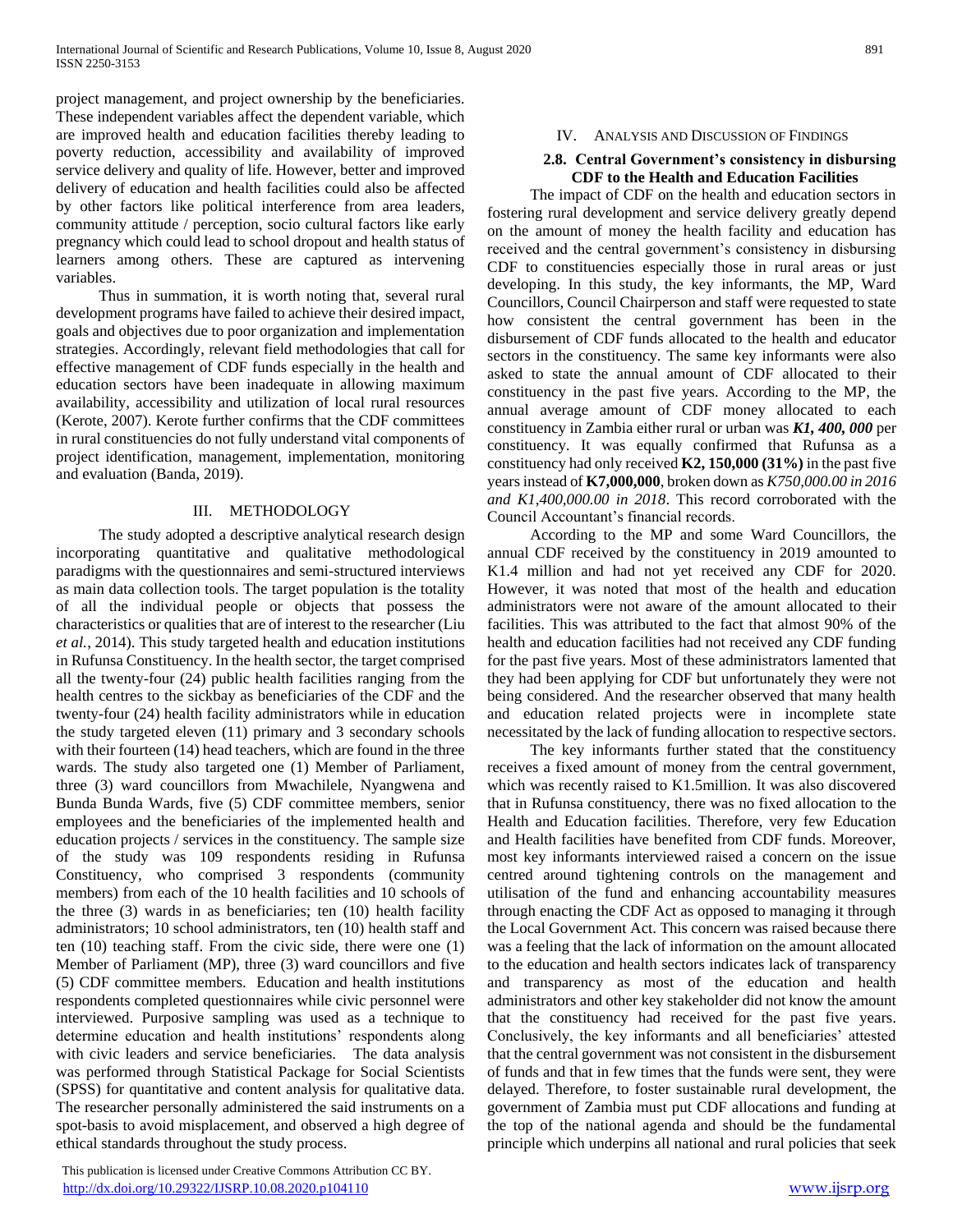to mitigate underdevelopment through equal educational and health investments in enhancing people's wellbeing in rural setups.

 The key objectives of the CDF fund are to fund projects with immediate social and economic impact of the citizens, with a view of improving lives, alleviating poverty and bringing general development (IEA, 2006). According to Kimenyi (2005), CDF is designed to fight poverty through the implementation of developmental projects at the local level, and particularly, those that provide basic needs such as education, healthcare, water, agricultural services, security and electricity. It must be noted that, up to date very few health posts and schools have been built and equipped through the CDF funds. CDF funds are there to help decongest larger district level hospitals (Ministry of Health, 2007). Furthermore, operational structure of the CDF allows local people especially in the rural communities to make their own expenditure decisions that reflect their tastes and preferences to maximize their welfare and benefits.

#### **2.1. Community Participation in CDF Projects**

 According to Craig & Mayo (1995), development can only be meaningful if the beneficiaries are allowed participation in community projects. Therefore, community participation, defined as a strategy for involving society in matters which concern them, is very vital in decision-making and sustainable rural development. This participation should be at all levels, that is from project identification right through to project implementation, monitoring and evaluation. One of the aims of the study was to examine the extent of community participation in the selection and implementation of projects on which CDF is utilised. In order for the researcher to establish whether a study into CDF would draw

meaningful conclusions, it was important to discover if the community members have the knowledge and awareness if CDF existed in their communities and if it has helped in the education and health sectors in the past five years. The local endogenous people have the right to know the existing CDF projects in their local communities (their wards), for effective and relevant participation to take place. Community participation is likely to be effective when adequate information about all concerns on which their decisions and participation are required. Community awareness and knowledge can only be made obtainable through information dissemination policy, using all available media such as meetings, participatory sessions, radio, pamphlets and drama among others (Kumar, 2002).

 The data obtained showed that out of 10 health staff only (10%) have never heard of CDF while (90%) were aware of CDF. On the other hand, 100% of both the education staffs and administrators have heard of CDF. However, from the beneficiaries' side, the results show that 40 out of 58 beneficiaries have heard about CDF while 18 were not aware of CDF. The findings show that majority of the respondents knew or had heard about CDF as demonstrated in the information above. The higher level of respondents' knowledge of CDF could be linked to higher civic education knowledge that go hand in hand with the level of awareness coupled with the fact that CDF disbursement is their engagement. This can also be linked to the fact that under the new *CDF Act*, community knowledge and awareness is prerequisite in order to achieve the desired results.

 **Figure 2** below shows responses of community members' knowledge, awareness and participation in and about various aspects of CDF.





**Source:** Survey Data (2020)

 **Figure 2** above reveals that the majority of the respondents (40%) indicated that they did not know the details surrounding the source of CDF while 40% again agreed to have known the source of the fund. Whereas 55% knew about the purpose of the fund, 35 % did not know, 10% were not aware at all of the purpose of the fund. The bigger percentage of the beneficiaries (45%) were not aware about the roles of the community in CDF project whereas 60% did not have knowledge of the CDF guidelines. Furthermore,

majority of the respondents did not know how much CDF their constituency was entitled to.

Therefore, from the above analysis, most of the beneficiaries were unaware of the channels of disbursement of the fund and what the fund was intended for. The level of knowledge about the source of the fund was very low by the beneficiaries. The interview with beneficiaries revealed that the entire education and health facilities administrators and staffs did not know how much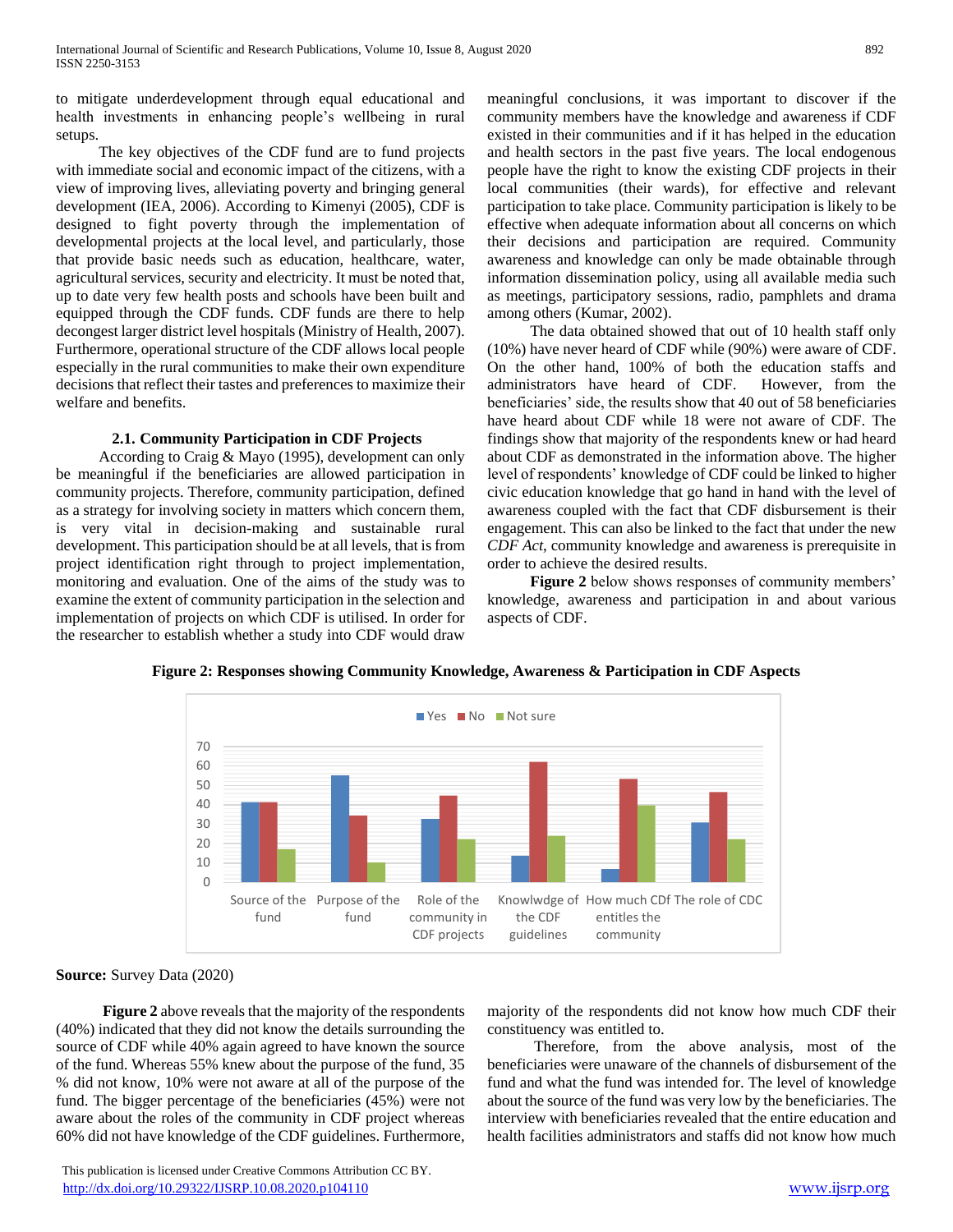they were entitled from the fund in their constituency. Most of the people agreed that they did not know the roles of the constituency development committees and how CDF was appropriated and disbursed. The ward councillors and CDFC attested that most of the local people do not know about the new CDF guidelines as they are still working on it. However, the levels of knowledge about basic information concerning CDF were found to be quiet high. One beneficiary stated that:

*"I have heard of CDF and it is a good thing but it is not doing enough. I don't know where the money comes from but the MP brings it here to help the people and uplift their living standards"(View expressed by a beneficiary in Nyangwena ward on 7 May 2020)*

This lack of knowledge by many beneficiaries on the source of CDF in the community points out the limited knowledge that the people at grassroots have with regards to this participatory tool of development. Therefore, there is need for more civic education and sensitisation about central government and the disbursement of CDF led by MPs, councillors and the district council that should involve the local community.

The study also wanted to know the level of *community participation in decision making* for the improvement of health and education facilities service delivery and if they were aware of how decisions were arrived at. With this in mind, respondents were asked to respond to whether they had been involved in various selection and implementation of CDF projects. Respondents were also asked to indicate how the decisions were made and how many meetings they had with the number of community members in attendance. The response indicated that the majority of the beneficiaries (77.6%); 80% Health administrators; 90% health staff; 60% education administrators, and 80% of the education staff are generally not aware of how decisions were arrived at in funding the health and education facilities using the CDF. Results further confirm that the entire sampled group was not sure who made the decision on improving either the health or education sectors in the constituency. However, 22.4% of the beneficiaries, 80% of the education key informants and 70% education staff revealed that some meetings were held attended by between 80 to 150 community members. However, only education facility staff responded much in affirmation that the meetings were held whereas the health facility staff response was low. This entails that there is need for community meetings to be made more public and all other stakeholders to be invited to these meetings.

In Zambia, Members of Parliament have CDF money overspent, misappropriated and misapplied from the CDF bank accounts. This leads to incomplete projects and lack of beneficiary benefits. *A case in point is the case of Rufunsa Constituency where about K1.3million was fraudulently withdrawn and diverted by the officials of the Ministry of Local Government and housing in December 2013 (Zambia Daily Mail, 2015)*. Similar cases have led some of the other MPs to lose or fail to retain their seats. This further points out that the success of the fund is pegged on the character and the commitment of the area MP to use the fund for general development in his/her constituency as prescribed by the Act.

According to Okungu (2008), a political analyst, 70% of the constituencies have reported mismanagement, theft, fraud and misappropriation and that CDF issues are of a political nature.

Ongoya and Lumallas, (2005) are of the view that, CDF has the potential of being used by politicians to build their reputation in their constituencies and mobilize political support. As it were, the fund has no specific development agenda; hence, it stands out as a political tool (Gikonyo, 2008).

Community participation in monitoring and evaluation is generally a vital ingredient used in determining effective implementation of any development project and the quality outcomes. Conferring to Mwabu (2002), beneficiaries may determine the success or failure of any project. For Mwabu (2002), involving the community, the development workers stand high chances of identifying the vital needs of the community as well as the solutions to the challenges that could act as stumbling block to the success of their intervention. To this end, the entire respondents were assessed whether they have ever participated in the implementation, monitoring and evaluation of projects funded by CDF in the health or education sector, or if they had previously participated in one or more. **Figure 3** below gives details of the findings. The distribution illustrated in figure 4.2, very clearly shows that the majority of the beneficiaries, Education and Health administrators and staffs were not engaged in the implementation, monitoring and evaluation processes. The study also reveals that out of 51 beneficiaries who responded to this particular question, 46 said they have never participated while 5 said they had participated. 10 out of 10 health and education administrators, 9 out of 10 health staff and 7 out of 10 education staff declined to having participated in the monitoring and evaluation process. However, only 1 health staff and 3 education staff said yes to participation only in implementation, monitoring and not evaluation of CDF projects. This raises an issue on the level of competence needed in implementation, monitoring and evaluation process. Ordinarily, one would expect more of Health and education facility administrators and staffs to be involved since this is a health and education concern but this is not the case in Rufunsa Constituency. This might be the reason why projects in the education and health facilities do not meet the standards for the purpose i.e. quality and extent of improvements. Furthermore, if the beneficiaries, health and education administrators and their staff are not involved in the implementation, monitoring and evaluation processes, it implies that community members who are the major beneficiaries of the CDF projects have been side-lined as confirmed by results in figure 3 below.

Conversely, it is a fact that members of the community are not welcomed in the technical aspects of monitoring and evaluation processes. The results for not involving community members may be attributed to the fact that project evaluation requires specific technical knowledge, which may be missing among most of the beneficiaries and some Health and education Facility Administrators and staff. Mulwa (2007) agrees to the above by stating that an independent and competent body should carry out project evaluation in order to ensure a professional monitoring and evaluation process. The approach is meant to assess the consequences of the project on the beneficiaries such as whether the project is the right one for the beneficiaries or not. The government needs to have independent structures at the grassroots to monitor the progress of developmental projects and put in place strong measures to curb corruption and misappropriation of CDF funds.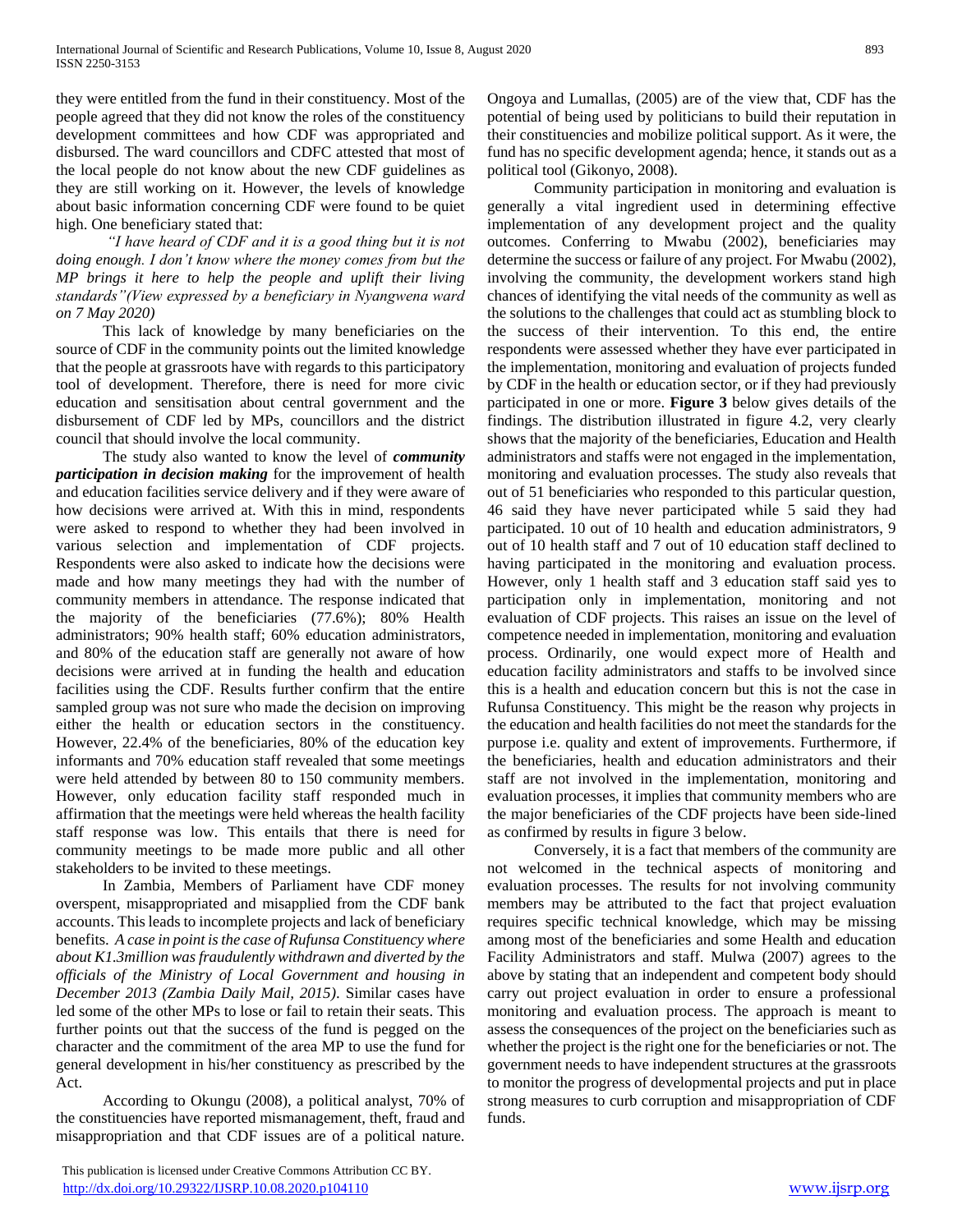

**Figure 3: Level of Community participation in Implementation, Monitoring and Evaluation of CDF projects**



 According to Paul (1987), community participation refers to an active process by which beneficiary client groups influence the direction and execution of a development project with a view to enhancing their well-being in terms of income, personal growth, self-reliance or other values they cherish From the Zambian context, Caritas Zambia (2016), in agreement with the foregoing, observed that community participation in the CDF projects, in most cases, was not in line with the provisions of the CDF Guidelines. This variance in the levels of participation has resulted in partisan attitudes which tend to influence project identification, selection and implementation. Since the projects are not prioritized within the local rural communities' needs, and also that the CDF amounts are inadequate as constituencies are large in geographical size, it is noted that the projects do not benefit the rural communities (Caritas Zambia, 2016). World Health Organisation (2002) commenting on both health and education in improving the lives of rural people, indicate that rural development in health and education sectors can only succeed through concrete and effective community action. At the heart of this process is the empowerment of communities, their ownership and control of their own endeavours and destinies (WHO, 2002). Thus, beneficiary participation offers new opportunities for creative thinking and innovative planning and development.

 Capacity building and training in rural communities about CDF development projects to arouse awareness and knowledge is of utmost importance. Training is a process by which individuals gain knowledge, skills and attitudes that are helpful in shaping the lives of the people. Imparted skills and knowledge are important in solving emerging problems and challenges especially in health and education (ZIPAR 2015:3-4, Banda 2019). Gitonga (2010) enlightens that when the rural members of a society increase their personal knowledge, awareness and management of resources, rural sustainability and just distribution of resources will be attained. Through the acquired knowledge, abstract theoretical constructs are tested with real life challenges, hence the educated always take control of events with courage. Education brings about awareness and knowledge thus moulding the behaviour of individuals into a desired state. This offers opportunities for innovation and creativity necessary in addressing both current and future challenges.

## **2.1. Impact of CDF on Health and Education Service Delivery in Rufunsa Constituency 2.1.1. Education Sector**

 One of the ways of determining rural development in the study area was to establish if CDF has contributed to education facilities / infrastructure development in the past five years. Existence of rural education facilities and also the distance to the nearest learning institution are major factors in curbing illiteracy. The study focused on the availability and accessibility of schools to rural communities. To this end the study targeted the education administrators and Staff to indicate the distance to the nearest school or education facility as they are in the better position to state absolutely.

 On the question of *distance to the nearest school*, it was very evident that pupils need to walk long distances (above 10 kilometres) to the nearest school as most education facilities were far away from their homes. In terms of the nearest school, 60% of the education administrators, 40% of education staff and 32.8% of beneficiaries indicated that the nearest school was 5-10 km away whereas 20% education administrators, 30% education staff and 19% of the beneficiaries said that the nearest school was between 0-5km away. This indicates that schools were not near pupils' homes. Further interrogation of the key informants during the study indicated that the few schools that were available lacked the necessary tools to foster better service delivery of education. Most schools lacked manpower (teachers) and facilities such as furniture or desks, computers, essential text books (English, Mathematics and Science) to offer quality education to students. On teachers in schools, 60% of the education staff said that the teaching staff's facilities were not enough. This is evident as the teacher ratio for education staff is 1-125. This is true as the researcher found that at one school, Kalungula primary school, there were only two teachers i.e. the Head Master and one teacher. Thus the above ratio could be true. Most schools in the Constituency had not received teachers, thus, continued experiencing shortages. The availability of teachers in the sampled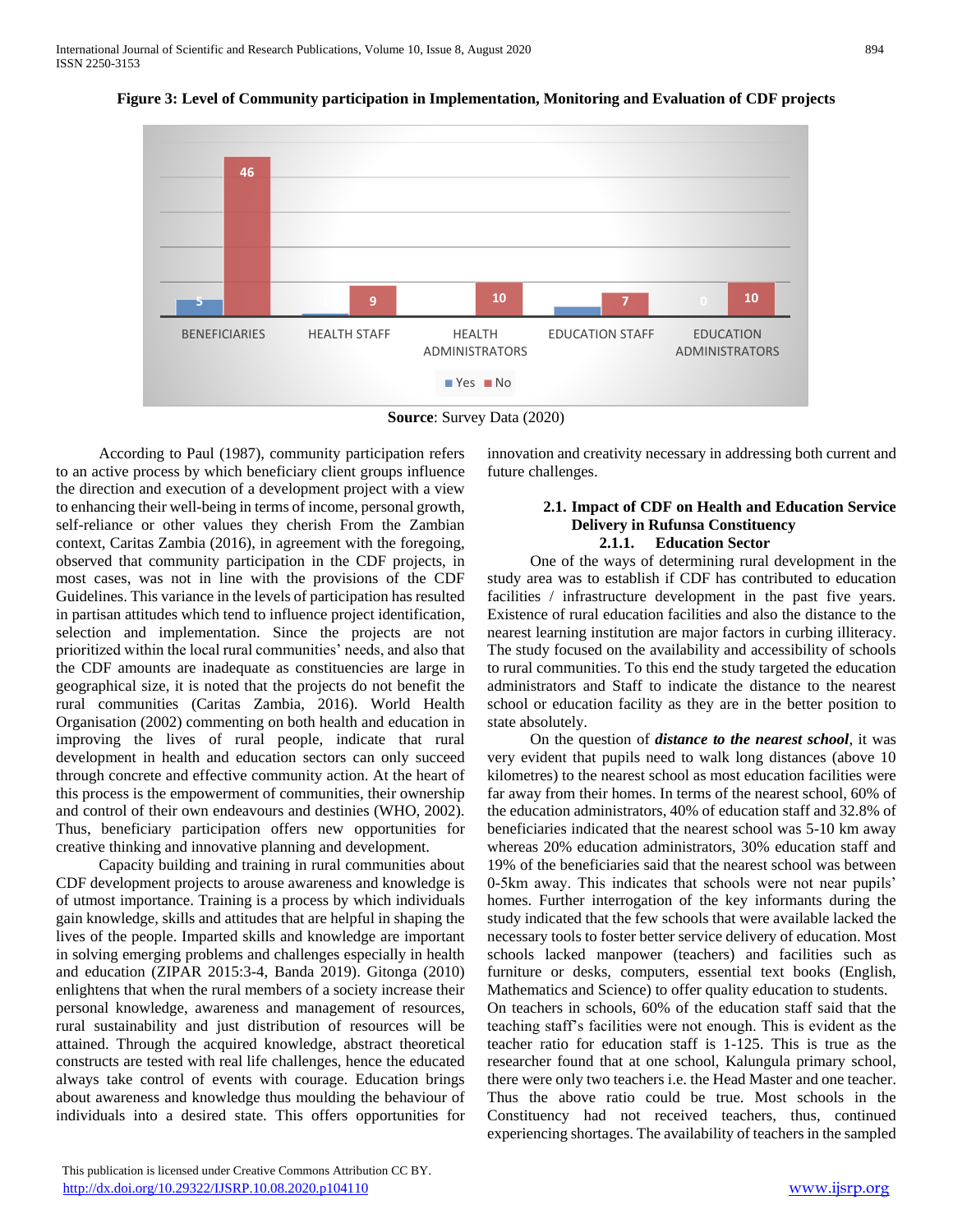3 secondary and 11 primary schools were another indicator of education quality status of rural schools. As such from the teacher student ratio of 1-125 where it is supposed to be 1-45 as normal class room. This shows that teaching staff in most learning institutions were not enough implying that there was a challenge when it came to teaching students due to a wide range of teacherstudent ratio.

 The study further established that most schools in Rufunsa area did not have enough reading materials as findings show that 50% of the teaching staff stated that 1 book is shared among 10 or more pupils (Ratio: 1-10) hence hindering effective learning. The reasons for lack of enough reading materials include government's failure to purchase books in the schools, the schools had not received any CDF towards improving education service delivery and parent's inability to buy their children books due to high rates of poverty. Furthermore, more schools lacked computer classes and computers too.

| <b>Facility</b>     | Enough | Not enough | <b>Shortage</b> | Don't know |  |
|---------------------|--------|------------|-----------------|------------|--|
| Classrooms          |        | 25         | 13              |            |  |
| Laboratories        |        | 19         | 25              |            |  |
| Libraries           |        | 14         | 23              | 20         |  |
| <b>Offices</b>      |        | 24         | 12              | 18         |  |
| Dormitories         |        |            | 33              | 20         |  |
| School vehicle      |        |            | 35              | 20         |  |
| Computer laboratory |        |            | 33              | 18         |  |

**Table 1: Are Education facilities enough after introduction of CDF?**

#### **Source**: Survey Data (2020)

 The entire sampled population who are beneficiaries and education staff said that classrooms in schools were not enough. Twenty-five (25) beneficiaries and 50% of the education staff said that the classrooms were not enough. The essential science laboratories, home economics, library stocks, functional computers and multi-purpose halls were also not enough. Furthermore, sporting facilities and equipment like netballs, footballs, chess boards were not enough, in fact in all primary schools sampled. This implies that the existing education facilities in Rufunsa Constituency did not meet provision of quality education service delivery to students.

## **2.8.1. Health Sector**

 The study also investigated if CDF has helped in bringing health facilities closer to the homes of the rural people through reduction on the walking distance by the patients in the constituency. Both the beneficiaries and the health staff were asked to indicate the distances to their nearest health facility. **Table 2** below shows the results:

| <b>Beneficiary</b> |                  | <b>Health Administrators</b> |                  | <b>Health Staff</b> |                  |                   |
|--------------------|------------------|------------------------------|------------------|---------------------|------------------|-------------------|
| <b>Distance</b>    | <b>Frequency</b> | Percentage                   | <b>Frequency</b> | <b>Percentage</b>   | <b>Frequency</b> | <b>Percentage</b> |
| $0 - 2$            |                  | 15.5                         |                  | 20                  |                  | 30                |
| $2 - 5$            |                  | 19                           |                  | 20                  |                  |                   |
| $5 - 10$           | 22               | 37.9                         |                  | 40                  |                  | 50                |
| 10 above           | 16               | 27.6                         |                  | 20                  |                  | 20                |
| <b>Total</b>       | 58               | 100                          | 10               | 100                 | 10               | 100               |
| Average            |                  | 7.8                          |                  | 7.4                 |                  | 7.6               |

# **Table 2: Distance to Nearest Health Facility (In Kilometres)**

**Source:** Survey Data (2020)

 Analysis in **Table 2** above indicates that majority beneficiaries 39.7% walked between 5-10km to access the nearest health centres and health posts for treatment. Just like the 39.7% beneficiaries who said the distance to the nearest health facility was 5-10km, the health facility staff, about 50%, and 40% administrators also stated that the distance to the nearest health centre or post for people was between 5-10km. This can be said to be the true picture because the health staff know exactly where the next health facility is located and also the boundaries of the health facilities. Therefore, average walking distance to health centres is 7.8 kilometres for the beneficiaries while the average walking distance from the health administrators is 7.4 kilometres with the average walking distance to the health facilities staff being 7.6 kilometres.

 According to the Ministry of Health, they recommend that, every after 5 kilometres there should be a health facility. This compares favourably with the World Health Organization's recommendation of 2.5 kilometres to a nearest health facility in the rural areas. Thus based on the above analysis, the people of Rufunsa constituency have to walk on average more than 7 kilometres to access health care services. Additionally, the entire key informants agreed that there is shortage of health staff and health facilities (like Chiyota and Kazemba health posts, there is only one trained health personnel on each health post managing all health related work). Because of shortage of health staffs, most patients take a long time before accessing treatment, which is detrimental to sustainable health living.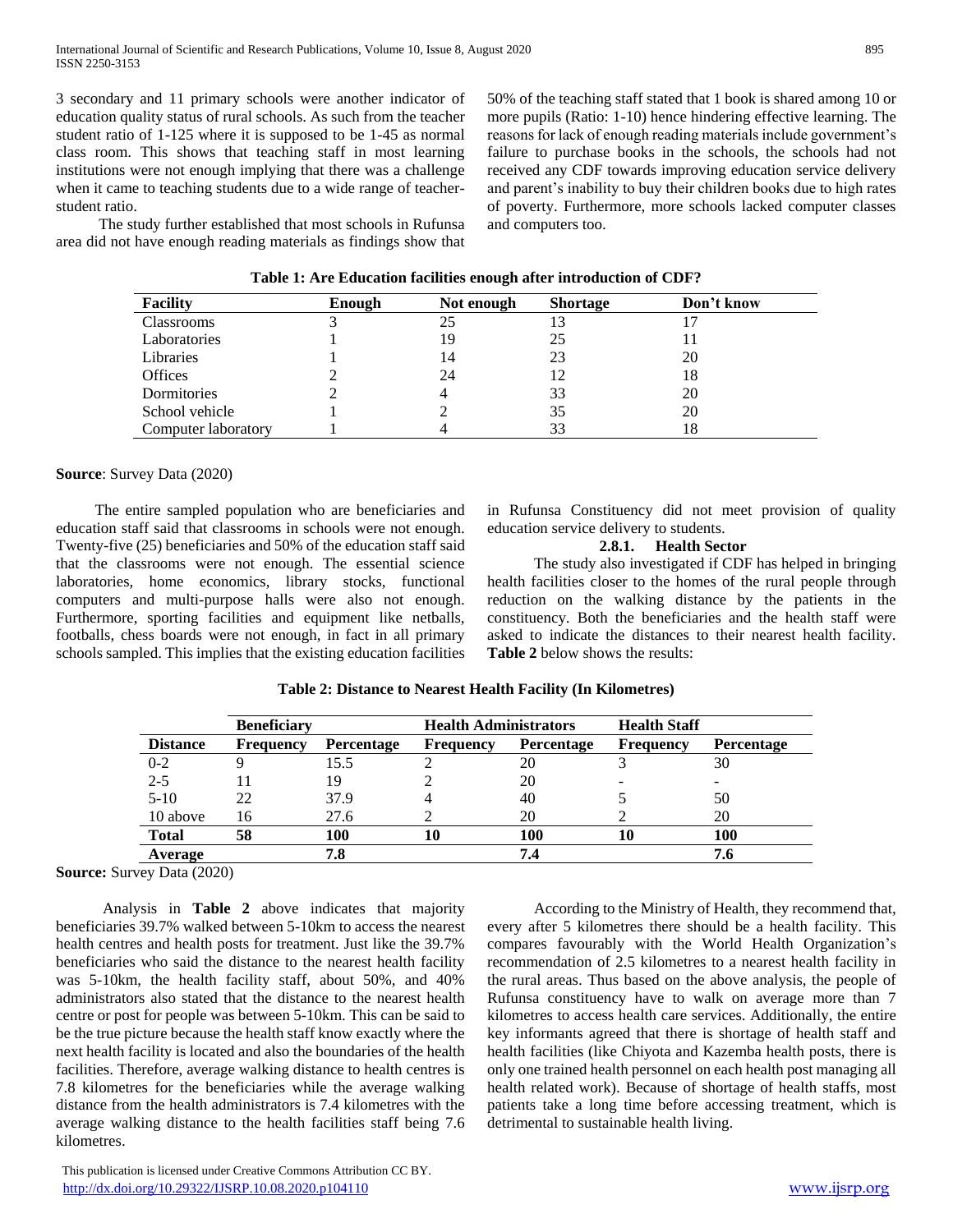Furthermore, in evaluating the impact of CDF on health status of people in Rufunsa Constituency, the study sought to establish whether the various *health equipment* like, ambulance services, drugs, medical equipment and machinery, health workers, maternity wards and mortuary services in government health centres after the introduction of CDF were available and accessible by the local people. Towards this goal, **Table 3** gives the summary of the findings on the availability and accessibility of health facilities equipment.

|                           | <b>Available</b> |      | Not available |      | <b>Partially</b>         |      | <b>Accessible</b> |      | <b>Not Accessible</b> |      | <b>Partially</b> |      |
|---------------------------|------------------|------|---------------|------|--------------------------|------|-------------------|------|-----------------------|------|------------------|------|
|                           | Freq             | %    | Freq          | $\%$ | Frea                     | %    | Freq              | $\%$ | Freq                  | $\%$ | Frea             | $\%$ |
| <b>Ambulance services</b> | 21               | 51.7 | 20            | 34.4 | 2                        | 3.4  | 15                | 25.9 | 9                     | 15.5 |                  | 5.2  |
| <b>Drugs</b>              | 21               | 36.2 | 10            | 17.2 |                          | 18.9 | 16                | 27.6 | 10                    | 17.2 | 4                | 6.9  |
| <b>Medical Equipment</b>  | 12               | 20.7 | 19            | 32.7 | 10                       | 17.2 | 8                 | 13.8 | 13                    | 22.4 |                  | 12   |
| <b>Health Machines</b>    | 12               | 20.7 | 23            | 39.6 |                          | 8.6  | 4                 | 6.9  | 16                    | 27.6 |                  | 12   |
| Health                    | 25               | 43.1 | 10            | 17.2 | 8                        | 13.8 | 12                | 20.7 | 9                     | 15.5 | 6                | 10.3 |
| <b>Staff/Workers</b>      |                  |      |               |      |                          |      |                   |      |                       |      |                  |      |
| <b>Maternity Wards</b>    | 26               | 44.8 | 13            | 22.4 |                          | 1.7  | 18                | 31   | 9                     | 15.5 |                  | 1.7  |
| <b>Mortuary</b>           |                  | 3.4  | 23            | 39.6 | $\overline{\phantom{a}}$ | ۰    |                   | 3.4  | 24                    | 41.4 |                  | 3.4  |

**Table 3: Showing the beneficiary response on the Availability and Accessibility of health equipment's**

**Source:** Survey Data (2020)

 The above summary was done due to the fact that most developing countries and rural health facilities have challenges to availability and accessibility of quality health services delivery. Every health centre needs to have ambulance services in attending to emergency cases of patients. However, during the study majority of about 51.7% of the respondents revealed that there are ambulance services whereas 34.4% of the respondents said that ambulance services lacked in health facilities. In fact, the health staff said there is only one ambulance that covers the three zones in the constituency. This means that in case of sickness, residents looked for their own means of transport to take the sick to the nearest health centres or hospital. The one ambulance service did not have enough first aid equipment and this could lead to death of some patients before they get to the health centre or hospitals. The reason for one ambulance service is due to the capacity of health facilities, which are mostly small and do not handle complex health cases. Although ambulance services still lack in health centres, the services offered have slightly improved.

 The study further revealed that there were few health practitioners attending to patients especially in the health posts. This was reported by 81.5% of the respondents. This implies that most health challenges among the residents in the Constituency were not addressed. Only 19.5% argued that health practitioners were enough and available to attend to patients. On the mortuary, medical equipment and machines in the health centres, 39.6% of the respondents said that there are no medical equipment and machines while 20.7% said that they were available in hospitals. It must be noted that during the research, it was discovered that the whole Rufunsa district has only one small mortuary from Mpanshya Mission Hospital. This means that most of the health facilities had inadequate medical equipment and machines. In a nutshell, the health status of residents in the Constituency were mildly improving after the introduction of CDF. The public health facilities available by that time did not have adequate building or structures, health workers, drugs, and ambulance services to facilitate service delivery to the residents of the Constituency. On the other hand, the influence of CDF allocation on health care was assessed by asking the beneficiaries to rate the health care services in the health facilities in the past five years and **figure 4** gives a summary of the findings.



**Figure 4: Beneficiary responses on the Rate of Health Care Service Delivery in the past five years**

 **Figure 4** above gives a summary on the health care and service delivery status in Rufunsa Constituency. The beneficiaries are of the view that the health services have not been very good as

 This publication is licensed under Creative Commons Attribution CC BY. <http://dx.doi.org/10.29322/IJSRP.10.08.2020.p104110> [www.ijsrp.org](http://ijsrp.org/)

46.6% said that the health care service were poor as compared to 37.9% of the beneficiary who responded that the health care services were good. Only 3.40% said that health facilities were

**Source:** Survey Data (2020)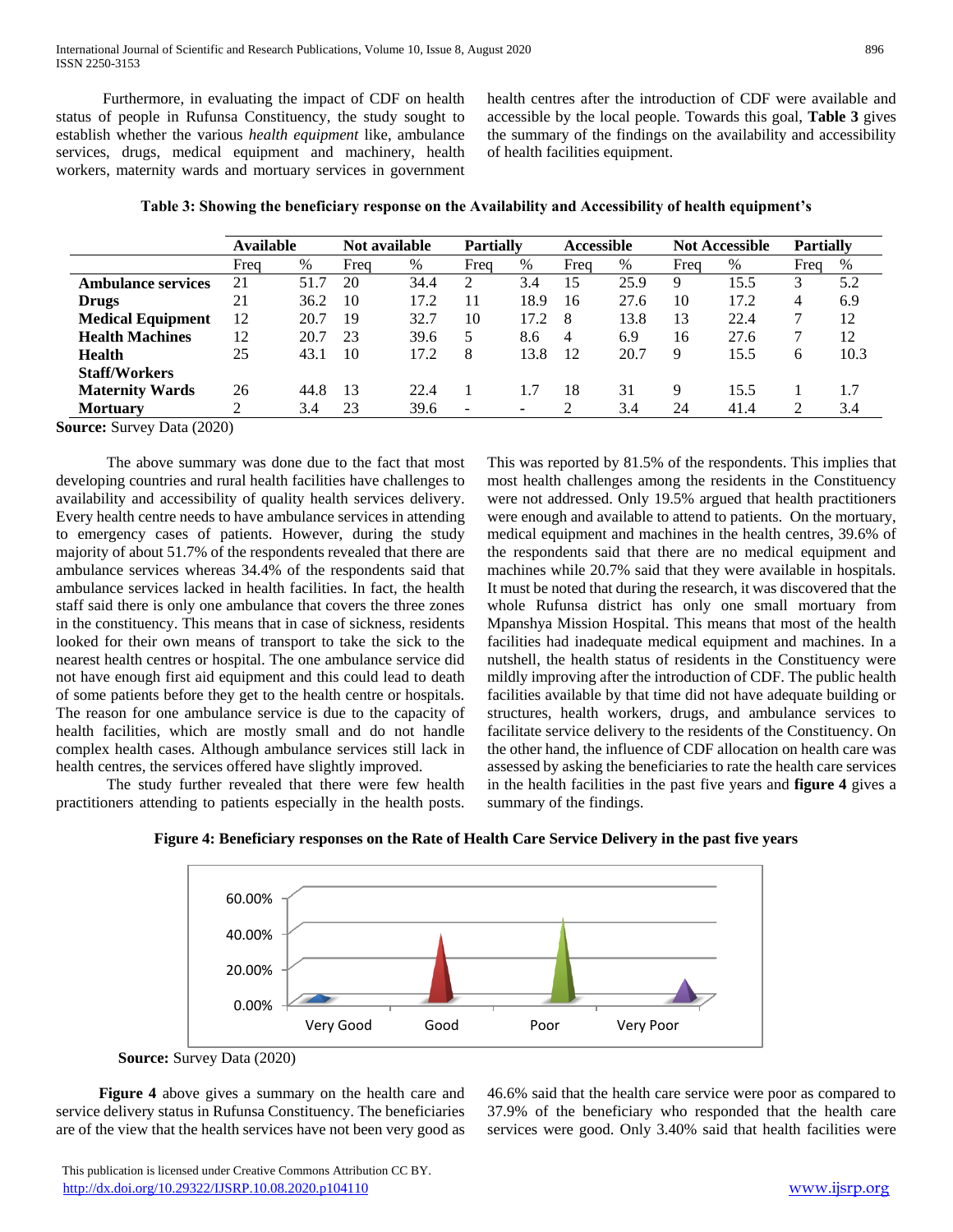very good which is contrary to the 12.10% who said that the health care services were very poor. Generally, the health service can be said to be poor. This, therefore, means that people concerned with the management of the CDF still have a lot to do so that all parties can be happy.

The study was also interested to understand how health facility administrators and staff in the Constituency perceive health services provided in government health facilities in the Constituency since the introduction of CDF. Thus, both the health administrators and health staff were asked to rate the availability and accessibility of the health facilities in the past five years. The responses are summarized in **Table 4** below:

|                   | <b>Health ADM</b>                       |               | <b>Health staff</b>                     |               |  |
|-------------------|-----------------------------------------|---------------|-----------------------------------------|---------------|--|
|                   | <b>Availability &amp; Accessibility</b> |               | <b>Availability &amp; Accessibility</b> |               |  |
| Response          | <b>Frequency</b>                        | $\frac{6}{9}$ | Frequency                               | $\frac{6}{9}$ |  |
| Low $0-39\%$      |                                         | 20            |                                         | 10            |  |
| Moderate 40-60%   |                                         | 50            |                                         | 70            |  |
| High 70-80%       |                                         | 30            |                                         | 20            |  |
| Excellent 80-100% |                                         |               |                                         |               |  |

# **Source: Survey Data (2020)**

 As shown in table 4.2 above, five health administrators 50% and seven health staff 70% were of the view that the services offered in health facilities are moderate (40-60%) to high (70- 80%) respectively. However, 2 health administrators 20% and 1 health staff 10% maintained that the services were low (0-39%) and none of the health administrators and staff agreed that the services offered in the facilities were excellent. The data indicate that health services offered in these health facilities were moderate thus has improved since the introduction of CDF and in the past five years. On the contrary to the argument that CDF has not improved health services in the area of study, it is attributed to insufficient and poor infrastructure (buildings and roads) in the rural areas, lack of ambulance services and insufficient drugs in the health facilities as discussed above.

 The study revealed that health facilities were not enough in the Constituency. These facilities also did not provide comprehensive health care and service delivery because they had insufficient health machines, health staff and workers, maternity wards, mortuary and important medical equipment. Therefore, inadequate buildings posed a great challenge in the health sector in the Constituency. Nevertheless, it is not surprising that respondents for those facilities were quick to note some little improvements ranging from increased number of mother's shelters and drugs for health facilities. Accordingly, 30% of health administrators and 40% of the health staffs said that, CDF has been used to improve the maternity ward and mother's shelters for some health centres. Most health facility equipment are not enough, only 60% administrators and 40% health staffs said that dispensary and drugs in health facilities had improved. Number of new wards, laboratories, additional medical personnel (human resource and wards had not improved at all by the CDF).

#### V. CONCLUSION

 Education and health services stand at the centre of human development and their availability, accessibility, utilization, affordability and equitability are of paramount importance. In the case of health and education facilities and service delivery in Rufunsa Constituency from the perspective of CDF funding, there is a clarion call for government's enhanced consistency in prioritising the allocation and consequential timely disbursement of the fund to the constituency for collectively agreed upon community development ventures annually. The current scenario where the constituency has only received twice (totally K2, 150,000.00 i.e. 31%) out of five times for the past five years leaves a lot to be desired and clearly explicates the glaring underdevelopment documented herein. By implication, the constituency has been robbed of K4,850,000 deserved development fund for the community's socio economic wellbeing. On the other hand, community involvement in development projects is the surest strategy of achieving sustainable rural development. The beneficiaries should be involved in projects identification, design, implementation, monitoring and evaluation processes though this requires capacity building, which should be factored by planners and policy-makers including civic leaders. The knowledge and awareness of CDF guidelines, channels of funds and when the funds are available is important information which the community must not be deprived of pursuant to the CDF legal framework as injuncted in *Act No. 11 of 2018*.The selection, planning, preparation and implementation of development projects should centralise the beneficiaries as owners of the same. This will make the CDF resources bring about desirable transformation through the health and education sectors in the constituency. These issues also call for attention to address the budgetary implications in facilities and servicing which foster rural development in Rufunsa Constituency.

#### **REFERENCES**

- [1] Banda, M. (2019). Community Mobilisation and Collective Action Module. Lusaka: Cavendish University of Zambia.
- [2] Caritas Zambia. (2011). A study report on the constituency development fund: allocation disbursement and utilisation. Lusaka: Zambia Episcopal Conference.
- [3] Chileshe, A. (2011). The Impact of Constituency Development Fund in Zambia. (Abstract) Economics Association of Zambia. [Online] Available from: http://www.nai.uu.se/ecas-4/panels/61- 80/panel73/Alexander%20Chileshe%20-%20Abstract.pdf.
- [4] Central Statistical office (2010) Census of Housing and Infrastructure.